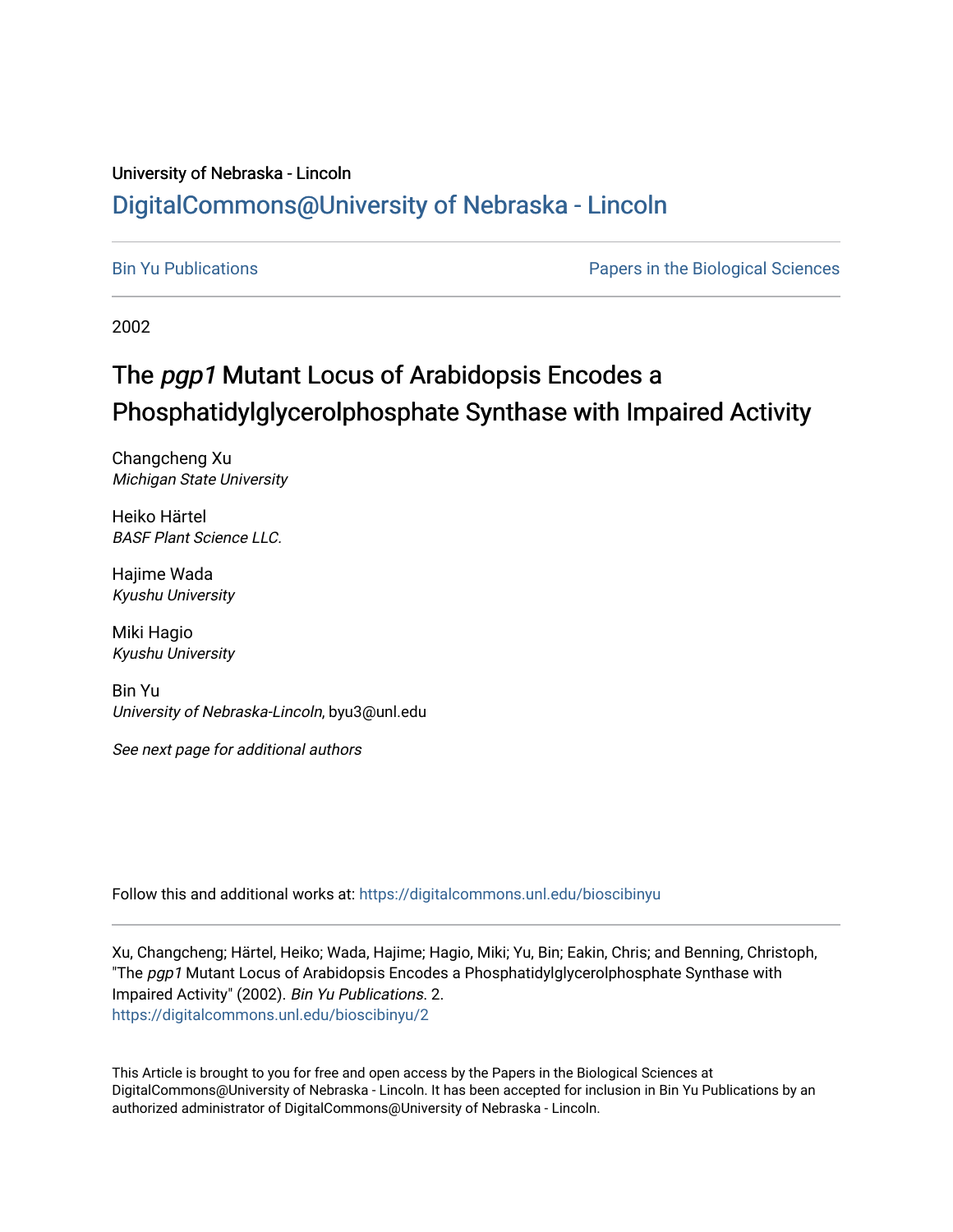### Authors

Changcheng Xu, Heiko Härtel, Hajime Wada, Miki Hagio, Bin Yu, Chris Eakin, and Christoph Benning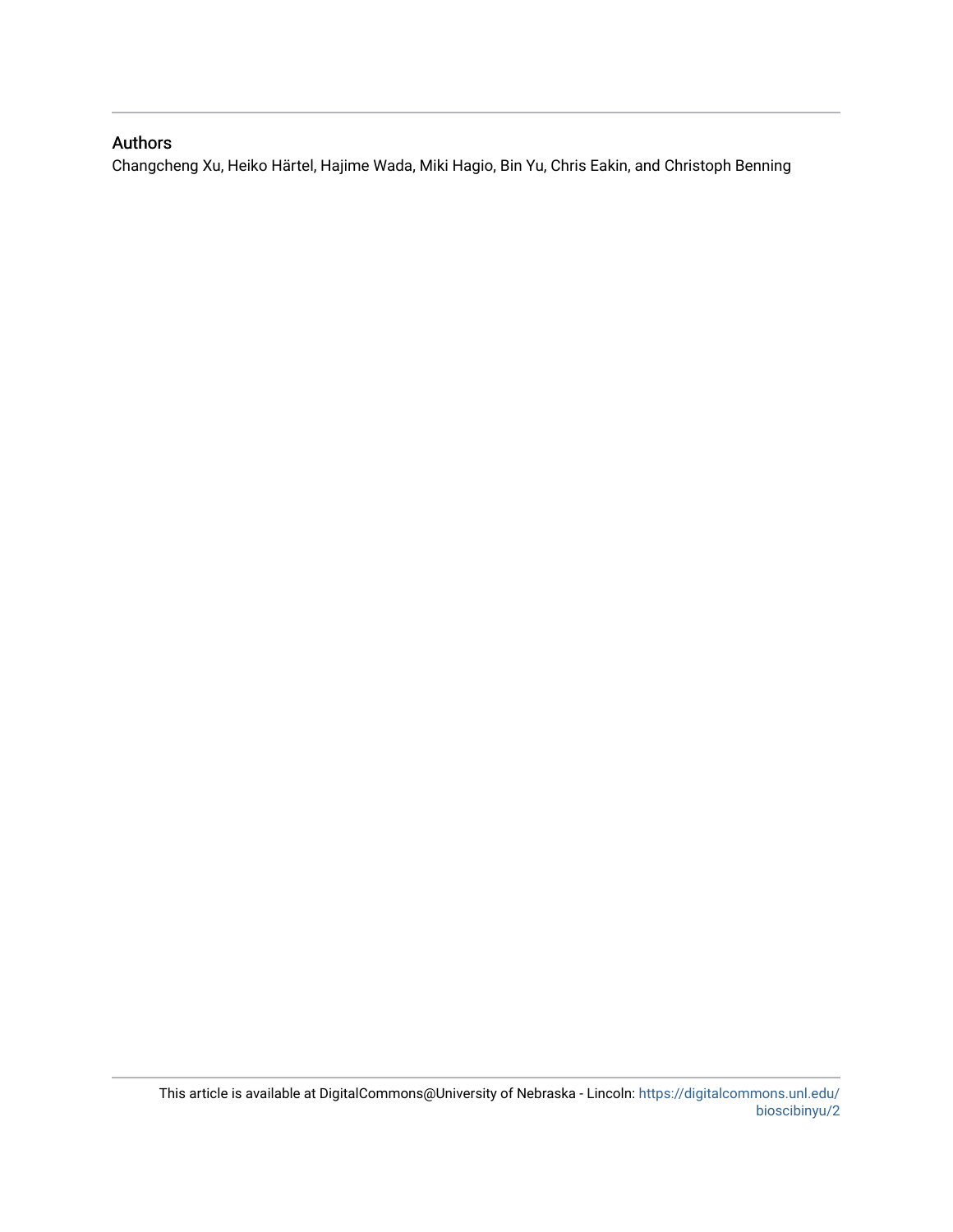## **The** *pgp1* **Mutant Locus of Arabidopsis Encodes a Phosphatidylglycerolphosphate Synthase with Impaired Activity<sup>1</sup>**

Changcheng Xu<sup>2</sup>, Heiko Härtel<sup>2,3</sup>, Hajime Wada, Miki Hagio, Bin Yu, Chris Eakin, and **Christoph Benning\***

Department of Biochemistry and Molecular Biology, Michigan State University, East Lansing, Michigan 48824–1319 (C.X., H.H., B.Y., C.E., C.B.); and Department of Biology, Faculty of Sciences, Kyushu University, Ropponmatsu, Fukuoka 810–8560, Japan (H.W., M.H.)

Phosphatidylglycerol is a ubiquitous phospholipid that is also present in the photosynthetic membranes of plants. Multiple independent lines of evidence suggest that this lipid plays a critical role for the proper function of photosynthetic membranes and cold acclimation. In eukaryotes, different subcellular compartments are competent for the biosynthesis of phosphatidylglycerol. Details on the plant-specific pathways in different organelles are scarce. Here, we describe a phosphatidylglycerol biosynthesis-deficient mutant of Arabidopsis, *pgp1*. The overall content of phosphatidylglycerol is reduced by 30%. This mutant carries a point mutation in the CDP-alcohol phosphotransferase motif of the phosphatidylglycerolphosphate synthase (EC 2.7.8.5) isoform encoded by a gene on chromosome 2. The mutant shows an 80% reduction in plastidic phosphatidylglycerolphosphate synthase activity consistent with the plastidic location of this particular isoform. Mutant plants are pale green, and their photosynthesis is impaired. This mutant provides a promising new tool to elucidate the biosynthesis and function of plastidic phosphatidylglycerol in seed plants.

Phosphatidylglycerol (PG) is one of the most common phosphoglycerolipids found in nature. It is the only major phospholipid present in the thylakoid membranes of plant chloroplasts (Marechal et al., 1997) and the only phospholipid in cyanobacteria, which strikingly resemble plant chloroplasts in their lipid composition (Murata and Nishida, 1987). A large body of correlative and direct evidence suggests that PG is critical for the structural and functional integrity of the thylakoid membrane. Thus, the presence of specific molecular species of PG in photosynthetic membranes correlates well with lowtemperature-induced photoinhibition and chilling sensitivity of plants and cyanobacteria (Murata et al., 1992; Somerville, 1995). Light-harvesting pigmentprotein complexes of PSII are specifically enriched in PG (Murata et al., 1990; Tremolieres et al., 1994). Moreover, PG is crucial for the in vitro trimerization of the major peripheral light-harvesting pigmentprotein complexes (Nussberger et al., 1993; Hobe et al., 1994; Kühlbrandt, 1994) and the dimerization of the reaction/center core pigment-protein complexes of PSII (Kruse et al., 2000). It is also an integral component of the PSI reaction center (Jordan et al., 2001) and is required for the in vitro reconstitution of the light-harvesting pigment-protein complexes of PSI (Schmid et al., 1997). Thylakoid membranes treated with phospholipase  $A_2$  are PG depleted and are inhibited in their photosynthetic electron transport activities (Jordan et al., 1983; Siegenthaler et al., 1987). Furthermore, the anionic lipid PG interacts with the transit peptide of chloroplast precursor proteins during protein import into chloroplasts (van't Hof et al., 1993).

PG-deficient auxotrophic mutants of the cyanobacterium *Synechocystis* sp. PCC6803 that are severely impaired in photosynthesis have recently been isolated (Hagio et al., 2000; Sato et al., 2000). Two Arabidopsis mutants, *pho1* and *ats1*(*act1*), are known that show, among other phenotypes, a decreased relative amount of PG (Härtel et al., 1998a; Kunst et al., 1988; Poirier et al., 1991). However, because both mutants are affected in multiple aspects of lipid metabolism, their usefulness for the investigation of specific PG functions in photosynthetic membranes of seed plants is limited.

<sup>&</sup>lt;sup>1</sup> This work was supported by the U.S. Department of Energy (grant no. DE–FG02–98ER20305 to C.B.), by the Michigan State University Center for Novel Plant Products (grant to C.B.), by a Grant-in-Aid for Scientific Research from the Japanese Ministry of Education, Science, Sport and Culture (grant no. 12640635 to H.W.), and by a Program for Promotion of Basic Research Activities for Innovative Biosciences grant (to H.W.) from the Biooriented Technology Research Advancement Institution (Tokyo). M.H. was supported by a fellowship from the Japanese Society for the Promotion of Science.

<sup>2</sup> These authors contributed equally to the paper.

<sup>3</sup> Present address: BASF Plant Science LLC, P.O. Box 13528, 26 Davis Drive, Research Triangle Park, NC 27709–3528.

<sup>\*</sup> Corresponding author; e-mail benning@msu.edu; fax 517–353– 9334.

Article, publication date, and citation information can be found at www.plantphysiol.org/cgi/doi/10.1104/pp.002725.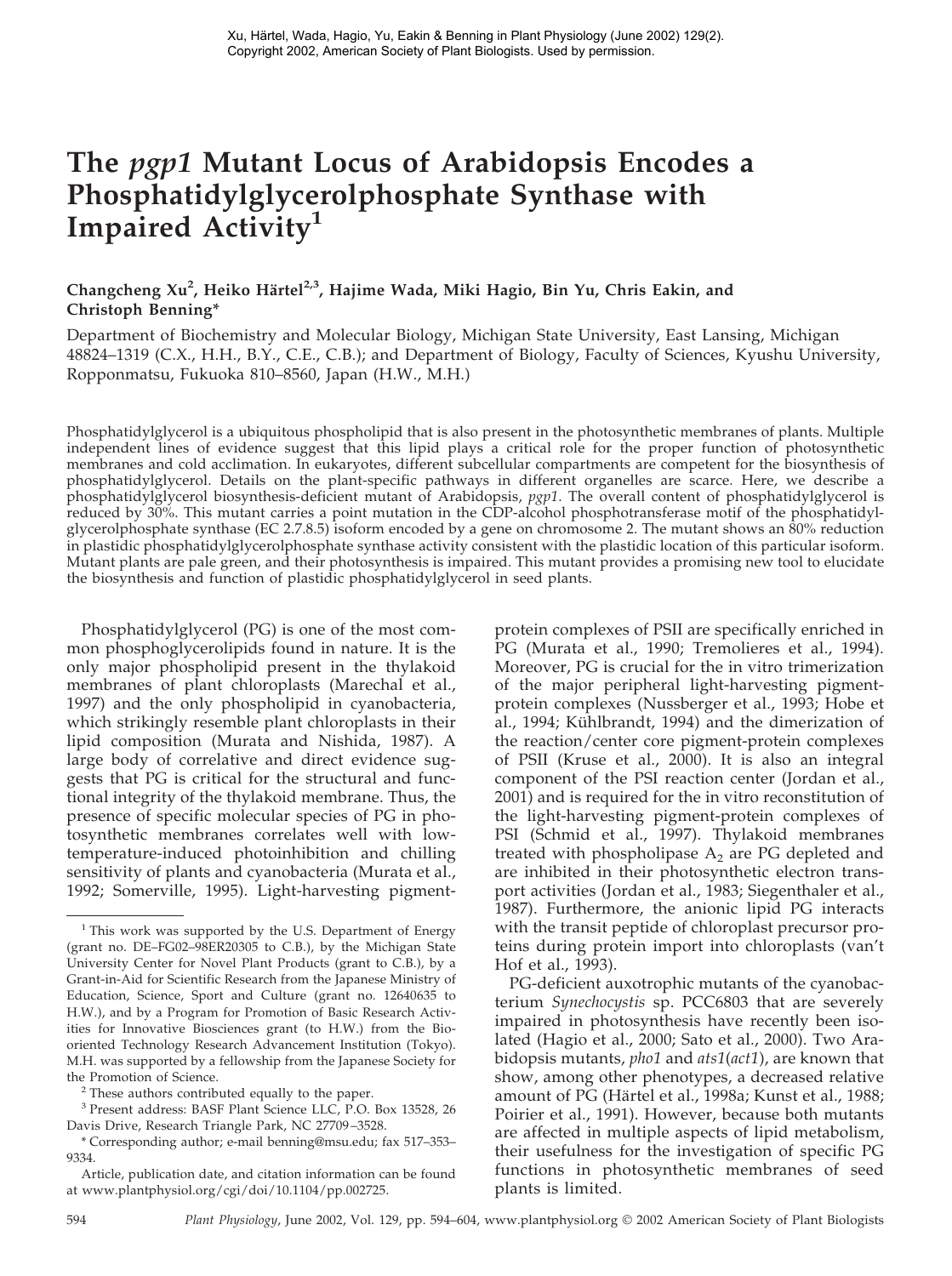Two enzymatic reactions are specific to PG biosynthesis in plants, the formation of phosphatidylglycerolphosphate (PGP) from CDP-diacylglycerol and glycerol-3-phosphate catalyzed by the PGP synthase (EC 2.7.8.5), and the subsequent dephosphorylation by PGP phosphatase (EC 3.1.3.27; Moore, 1982; Andrews and Mudd, 1986; Kinney, 1993). Labeling studies indicate that enzymatic activity involved in PG biosynthesis is associated with the inner mitochondrial membrane, the endoplasmic reticulum, and the chloroplast (Moore, 1982; Kinney, 1993, and refs. therein), suggesting that at least three isoforms of PGP synthase and PGP phosphatase exist in plant cells. None of them has been purified to homogeneity and studied in vitro. Here, we describe a chemically induced, PG-deficient mutant of Arabidopsis, *pgp1*, with a mutation in one isoform of PGP synthase.

### **RESULTS**

#### **Isolation of a New PG-Deficient Mutant of Arabidopsis**

To isolate mutants of Arabidopsis deficient in the biosynthesis of complex lipids, we designed a brute force screening procedure based on thin layerchromatographic analysis of lipid extracts from leaves of a chemically mutagenized Arabidopsis  $M<sub>2</sub>$ population. Screening  $3,000$  M<sub>2</sub>-plants from 20 independent batches for lipid alterations by thin layer chromatography (TLC) of lipid extracts, we were not only able to isolate a galactolipid-deficient *dgd1* mutant as previously described (Dörmann et al., 1995) but also two mutant lines with a slight reduction in PG content. One of these mutant lines was dark green, small, and resembled the *pho1* mutant in appearance, whereas one mutant was pale green in color. Because of phosphate deprivation of the *pho1* mutant in which the primary defect is in the translocation of phosphate from the root to the shoot system (Poirier et al., 1991), the relative content of phospholipids including PG is reduced, whereas the content of non-phosphorous lipids is increased (Essigmann et al., 1998; Härtel et al., 1998a). Unlike the pale green mutant, the dark green mutant was reduced in leaf phosphate content, and Yves Poirier confirmed by genetic complementation analysis that it carries a mutant allele of the *pho1* locus (Y. Poirier, personal communication). The pale green mutant, designated *pgp1* and back-crossed three times, is shown in Figure 1. Its growth was slightly reduced and, particularly under photoautotrophic growth conditions, developing young leaves in the center of the mutant rosette were yellowish in color (Fig. 1C). TLC of lipid extracts from expanded leaves followed by quantitative analysis of lipid composition of the *pgp1* mutant showed that the PG content was reduced by approximately 30% (Table I). For comparison, we also included the analysis of the *pho1* and the *ats1*(*act1*) mutants. In all three cases the reduction in PG content was similar. However, contrary to *pgp1* and

*ats1*(*act1*), the *pho1* mutant showed an increase in the relative amounts of the sulfolipid sulfoquinovosyldiacylglycerol and the galactolipid digalactosyldiacylglycerol, a phenotype characteristic for *pho1* (Ha¨rtel et al., 1998a).

The primary defect in the *ats1*(*act1*) mutant is a reduction in the activity of the plastidic glycerol-3 phosphate:acyl-ACP acyltransferase (Kunst et al., 1988). As a consequence, the plastid pathway of lipid assembly (Heinz and Roughan, 1983; Browse et al., 1986; Browse and Somerville, 1991) in this plant is shut down, and molecular species of monogalactosyldiacylglycerol containing 16:3 fatty acids (16 carbons, three double bonds) are strongly reduced. This phenotype was not visible in the fatty acid composition of monogalactosyldiacylglycerol of *pgp1*, which had an overall fatty acid composition similar to wild type (data not shown). Furthermore, morphology and growth of *ats1*(*act1*) are similar to wild type, unlike that observed for *pgp1* (Fig. 1). This phenotypic analysis suggested that *pgp1* was not a new allele of *pho1* or *ats1*(*act1*), but a new locus affecting the biosynthesis of PG as was confirmed by genetic mapping (see below).

### **The** *pgp1* **Locus Maps in the Proximity of a Putative PGP Synthase Gene on Chromosome 2**

To narrow down the search for a candidate gene affected in *pgp1*, genetic mapping of the mutation leading to PG deficiency in *pgp1* was employed. For this purpose we crossed *pgp1*, which is in the Col-2 genetic background, to a *PGP1* wild-type line in the Ler-0 genetic background. In the  $F_1$  generation, all plants were phenotypically indistinguishable from wild type with regard to PG content based on semiquantitative TLC analysis with an example shown in Figure 2A (top, left two lanes). However, in the  $F_2$ generation of 233 plants screened, 54 (23%) plants were recovered with a reduced amount of PG, as shown for the homozygous *pgp1* mutant in Figure 2A, whereas lipid extracts from all other plants were indistinguishable from wild-type extracts. Without exception, only these 54 plants were also reduced in growth. The  $F_3$  progeny of these plants no longer segregated, suggesting that they represent the homozygous mutant fraction. The nearly three to one segregation observed for the  $F_2$  plants was in agreement with a single nuclear recessive mutation that is responsible for the PG deficiency in the *pgp1* mutant. A small mapping population of 42 homozygous *pgp1* mutants derived from this cross was used to map simple sequence polymorphic markers (SSLPs; Bell and Ecker, 1994) relative to the *pgp1* locus. Only markers on chromosome 2 at approximately 70 centimorgans showed linkage to *pgp1*. Recombination frequencies and calculated map distances for this region are shown in Figure 3A. Two minimally overlapping bacterial artificial chromosomes (BACs) se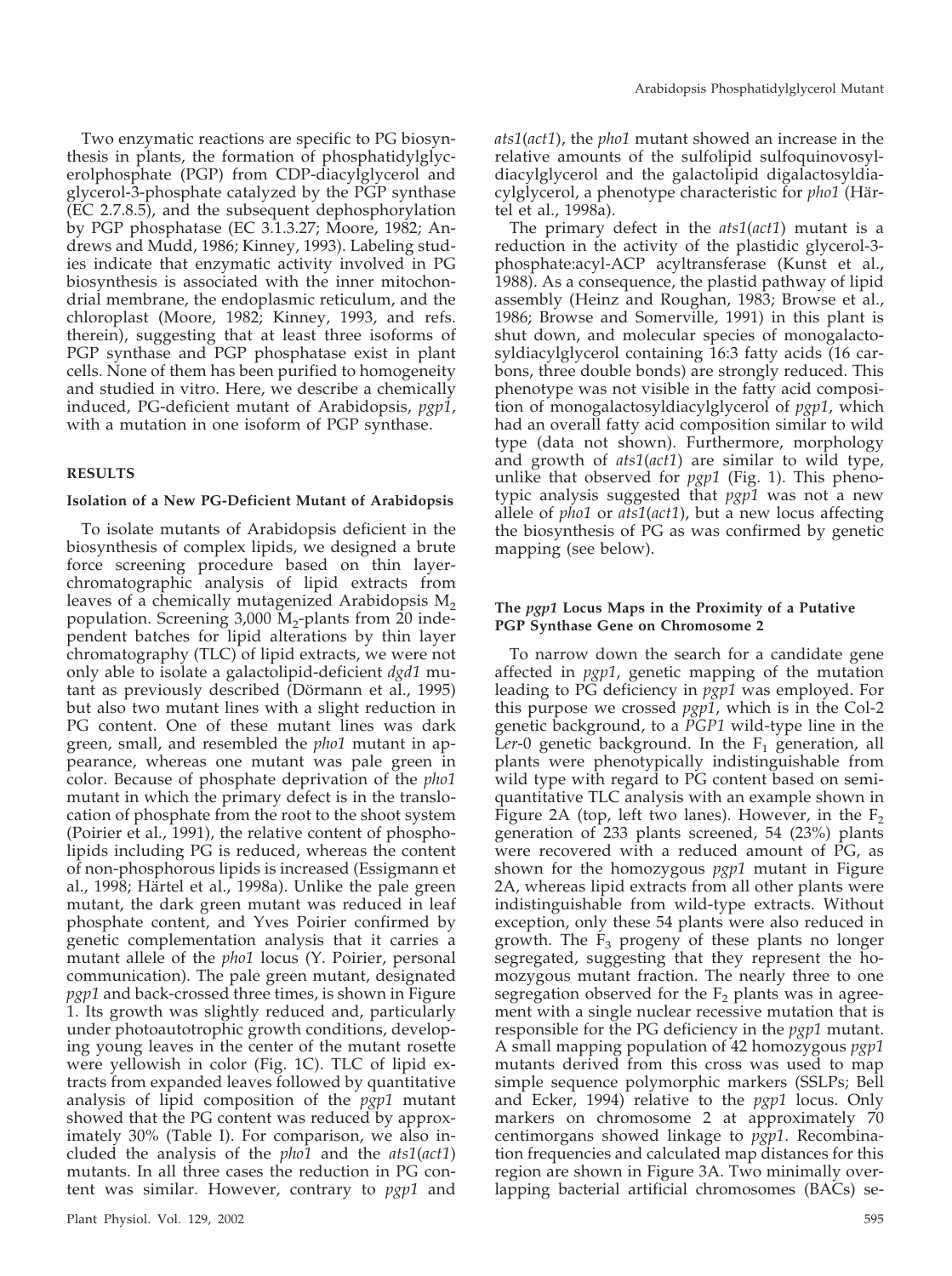Xu et al.

**Figure 1.** Growth and morphology of Arabidopsis wild type and *pgp1* mutant. A, Six-week-old plants grown for 10 d on agar-solidified Murashige and Skoog medium with 1% (w/v) Suc followed by photoautotrophic growth on soil. B, Three-week-old plants grown on agar-solidified Murashige and Skoog medium with 1% (w/v) Suc. C, Three-week-old plants grown on soil. Note the yellow tissues in the center of the mutant rosette.



quenced by The Arabidopsis Genome Initiative (2001), one containing the most tightly linked SSLP marker nga168 as derived from The Arabidopsis Information Resource Web page (http://www.Arabidopsis.org), are shown in Figure 3B. The nucleotide sequence of T16B24 (GenBank accession no. AC004697) contains an open reading frame (BAC locus T16B24.7; nucleotides 78, 883–880, 690; gene At2g3920) with a translated amino acid sequence (GenBank accession no. AAC28995) annotated as CDP-diacylglycerol glycerol-3-phosphate 3-phosphatidyltransferase (PGP synthase). The predicted intron-exon structure for this gene is shown in Figure 3C and was later confirmed after the isolation of the cDNA (see below). Searching the amino acid sequence (Altschul et al., 1990) of PGP synthase from *Escherichia coli* (GenBank accession no. P06978) against all amino acid sequences of Arabidopsis confirmed this open reading frame on chromosome 2 as putative PGP synthase and revealed two additional putative PGP synthase genes of Arabidopsis,

one on chromosome 3 (BAC locus T15C9.30; gene At3g55030) and one on chromosome 4 (BAC locus T4B21.19; gene At4g04870). Targeting signal analysis (Emanuelsson et al., 2000) suggested that, of all three putative PGP synthases, only the one encoded on chromosome 2 contained a putative chloroplast transit peptide.

### **The** *pgp1* **Mutant Is Recognizable by a Distinct RFLP in BAC Locus T16B24.7**

To determine the exact molecular defect in the *pgp1* mutant, a detailed analysis of the presumed PGP synthase locus on chromosome 2 was conducted in the mutant and the wild type. By chance, we discovered during the restriction analysis of cloned fragments derived from the mutant that the T16B24.7 equivalent locus in the *pgp1* mutant is missing a *Bam*HI restriction site resulting in a RFLP. Figure 2B shows a comparison of wild-type and *pgp1* genomic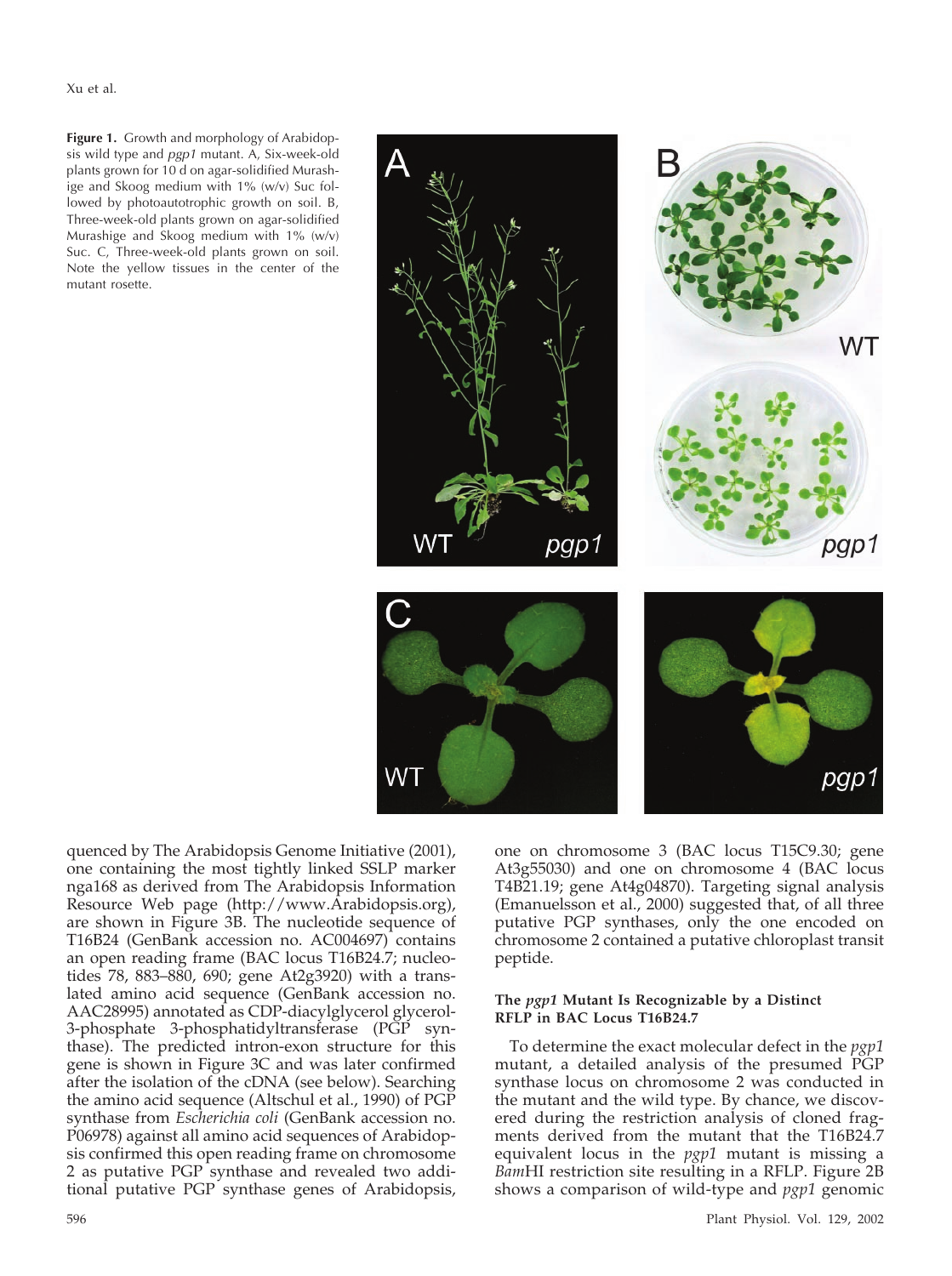|       | WT             | pgp1           | ats1(act1)     | pho1           |
|-------|----------------|----------------|----------------|----------------|
|       |                |                | mol%           |                |
| MGDG  | $48.5 \pm 1.3$ | $45.9 \pm 3.3$ | $41.0 \pm 0.9$ | $48.4 \pm 1.1$ |
| PG    | $8.4 \pm 0.6$  | $5.6 \pm 0.8$  | $5.5 \pm 0.6$  | $4.9 \pm 0.3$  |
| DGDG. | $16.3 \pm 0.8$ | $14.7 \pm 1.9$ | $13.3 \pm 1.7$ | $28.6 \pm 0.3$ |
| SQDG  | $1.2 \pm 0.4$  | $1.0 \pm 0.3$  | $1.1 \pm 0.4$  | $5.8 \pm 0.3$  |
| PI    | $1.8 \pm 0.5$  | $1.5 \pm 0.4$  | $0.9 \pm 0.4$  | $0.7 \pm 0.3$  |
| PE    | $9.1 \pm 0.3$  | $13.1 \pm 1.2$ | $13.8 \pm 0.7$ | $4.3 \pm 1.2$  |
| PC.   | $14.7 \pm 1.4$ | $18.3 \pm 2.4$ | $24.4 \pm 0.7$ | $7.3 \pm 0.7$  |

<sup>a</sup> Values represent means of three measurements. Plants were 25 to 30 d old. DGDG, digalactosyldiacylglycerol; MGDG, monogalactosyldiacylglycerol; PC, phosphatidylcholine; PE, phosphatidylethanolamine; PG, phosphatidylglycerol; PI, phosphatidylinositol; SQDG, sulfoquinovosyldiacylglycerol.

DNA restricted with *Bam*HI/*Xba*I or just *Bam*HI and probed with a 987-bp genomic DNA fragment from the beginning of the open reading frame to the *Bam*HI site present in the wild type (GenBank accession no. AC004697; nucleotides 78,777–79,764). In both digests, the size of the hybridizing fragment is increased in the *pgp1* sample as predicted from the genomic sequence for the loss of a specific *Bam*HI site (GenBank accession no. AC004697; nucleotide 79,764). Sequence analysis of the entire coding region of the respective gene isolated by PCR from wild-type and mutant genomic DNA confirmed a mutation altering the *Bam*HI site (Fig. 2B).

### **Expression of a cDNA Derived from Wild-Type Locus T16B24.7 Restores PG Biosynthesis in the** *pgp1* **Mutant Background**

To obtain conclusive evidence that the deficiency in PG biosynthesis in the *pgp1* mutant is indeed caused by the observed mutation in the T16B24.7 locus, the respective wild-type cDNA was isolated by reverse transcriptase (RT)-PCR and cloned into a T-DNA binary vector. This construct was used to transform *pgp1* mutant plants by vacuum infiltration. Several hygromycin B resistant transformants were isolated, and their lipid composition was examined by semiquantitative TLC. Lipid extracts from two independent transformants are shown in Figure 2A (top). Their lipid composition and their macroscopic appearance was indistinguishable from wild type. The presence of the transgene construct was confirmed by PCR as shown in Figure 2A (bottom). The genomic sequence gives rise to a diagnostic fragment of 850 bp, whereas the transgene appears as 525-bp fragment. The intermediate size fragment was isolated and analyzed, but its sequence was unrelated to *PGP1* or any of its paralogs (data not shown). Thus, introduction of the wild-type cDNA corresponding to T16B24.7 into the mutant background rescued lipid and morphological phenotypes, thereby confirming that the observed mutant phenotypes are caused by a single mutation in the T16B24.7 locus.

### Plant Physiol. Vol. 129, 2002 597

### **BAC Locus T16B24.7 Encodes a Fully Functional PGP Synthase in the Wild-Type But Not in the** *pgp1* **Mutant**

The mutation in *pgp1* that abolished the *Bam*HI site mentioned above is located in the third exon of the gene (Fig. 3C). In accordance, the predicted protein carries a Pro-170 to Ser mutation. The alignment of the predicted protein with the two other Arabidopsis paralogs and known bacterial PGP synthases (Fig. 4A) revealed that this Pro residue is part of a conserved active site motif for CDP-alcohol phosphotransferases (Williams and McMaster, 1998). At the beginning of this study, no experimental data were available for any of the three putative PGP synthase genes of Arabidopsis. To confirm that the wild-type locus T16B24.7 indeed encodes a fully functional PGP synthase, the respective full-length wild-type cDNA (GenBank accession no. AB048535) was isolated as described in "Materials and Methods." In addition, the corresponding cDNA from the *pgp1* mutant was cloned by RT-PCR. The 1,210-bp-long full-length wild-type cDNA encodes a 296-amino acid protein with a molecular mass of 32.2 kD. To test PGP synthase activity for the respective wild-type and mutant proteins, we expressed the cDNA for the predicted mature proteins (with the 93 N-terminal amino acids missing) in the *E. coli* mutant YA5512. This mutant is deficient in PGP synthase activity (Asai et al., 1989) and carries a Thr-60 to Pro replacement in the coding region of the *pgsA* gene (Usui et al., 1994). Consequently, this strain has very low residual PGP synthase activity leading to PG deficiency. In addition, the content of cardiolipin is very low because PG is a precursor for this lipid. Total lipids extracted from lines of YA5512 transformed with vector control (pQE32), the wild-type cDNA (pQE32-*PGP1*), or mutant cDNA (pQE32-*pgp1*) expression constructs were quantified. Both wild-type and mutant constructs partially restored the lipid composition of the *E. coli* mutant, but the *pgp1* mutant construct did so to a lesser extent suggesting reduced activity (data not shown). Based on this result, it was concluded that *PGP1* encodes a functional PGP synthase. Because mutant and wild pro-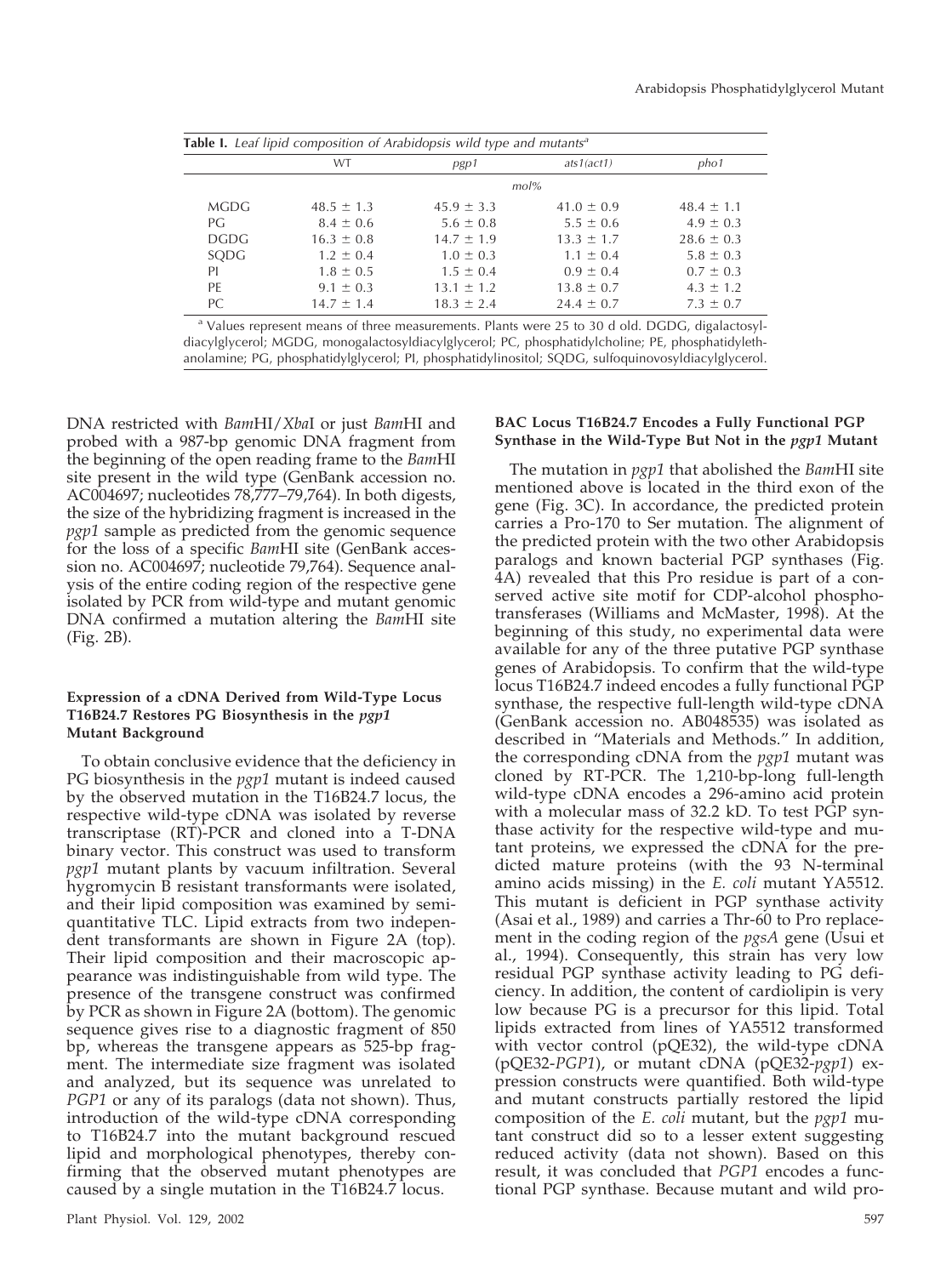

**Figure 2.** Lipid phenotype of *pgp1* and molecular defect. Sections of a lipid chromatogram (top panel) and a DNA gel of PCR products (bottom panel) of wild type, the *pgp1* mutant, and two independent transgenic *pgp1* lines transformed with the *PGP1* wild-type cDNA (*pgp1/cPGP1*) are shown. Lipids were analyzed by TLC and stained by exposure to iodine. Monogalactosyldiacylglycerol (MGDG), serving as loading control, and PG are shown. B, Restriction length polymorphism in the *pgp1* mutant locus. Sequence comparison of the wild-type (*PGP1*) and mutant (*pgp1*) locus showing the mutated *Bam*HI site (top). The nucleotide number refers to the GenBank accession number of the BAC clone T16B24 (accession no. AC004697). Genomic Southern blot of the wild type and the *pgp1* mutant probed with the *PGP1* gene (bottom). Restriction digests are indicated. Numbers indicate the size (in kilobases) of the fragments marked by arrows.

teins are expressed to the same extent in *E. coli* as confirmed by gel electrophoresis of total proteins (data not shown), the result suggested that the activity of the *pgp1* mutant is impaired, but not abolished. This was directly confirmed by enzymatic assays under saturating substrate conditions in the linear range of the assay of crude protein extracts from the two *E. coli* strains as shown in Figure 4B. Three independent clones were tested for each construct and averaged. The specific activity of the mutant protein was reduced to approximately one-third of

wild-type activity. The PGP synthase activity was not detectable in the crude protein extracts from YY5512 or YY5512 hosting the empty vector pQE32 (data not shown).

### **Plastidic PGP Synthase Activity Is Strongly Reduced in the** *pgp1* **Mutant**

To determine the effect of the Pro-170 to Ser mutation in the *pgp1* mutant, PGP-synthase activity was determined in isolated chloroplasts. When extracts from isolated wild-type chloroplasts were incubated with CDP-diacylglycerol and labeled glycerol-3 phosphate in the dark, two major lipids were labeled, PGP and PG, which was presumably derived from PGP because of the action of PGP phosphatase (Fig. 5). In chloroplast extracts from the *pgp1* mutant, the incorporation of label into PGP was nearly abolished, and the labeling of PG was markedly reduced (Fig. 5). In comparison, incorporation of labeled UDP-Gal into galactolipids was not affected in the *pgp1* mutant (Fig. 5). The labeling pattern was more complex when the PGP synthase assay was performed in the light (data not shown). Fatty acid biosynthesis and de novo lipid biosynthesis are apparently stimulated in the light and lead to the incorporation of label from glycerol-3-phosphate into the diacylglycerol moieties of other lipids. We, therefore, quantified the PGP synthase activity in dark-incubated chloroplasts by determining the amount of label in the total lipid extracts derived from the assay mixture. In the *pgp1* mutant, the chloroplastic PGP synthase activity was reduced to approximately 19% of wild-type activity from 24.4  $\pm$  4.4 to 4.7  $\pm$  1.7  $\mu$ mol glycerol-3phosphate  $\text{min}^{-1} \text{ mg}^{-1}$  chlorophyll.



**Figure 3.** The *PGP1* locus on chromosome 2 of Arabidopsis. A, Genetic map showing SSLP markers (positions on map), experimentally determined map distances, and recombinant chromosomes/total chromosomes analyzed for each marker. B, BACs from the genome sequencing project and markers. C, Structure of the *PGP1* gene (top) and cDNA (bottom). The gray box represents the exon carrying the mutation in *pgp1*. A, Poly(A) tail; ATG, start codon; TAG, stop codon; TP, transit peptide.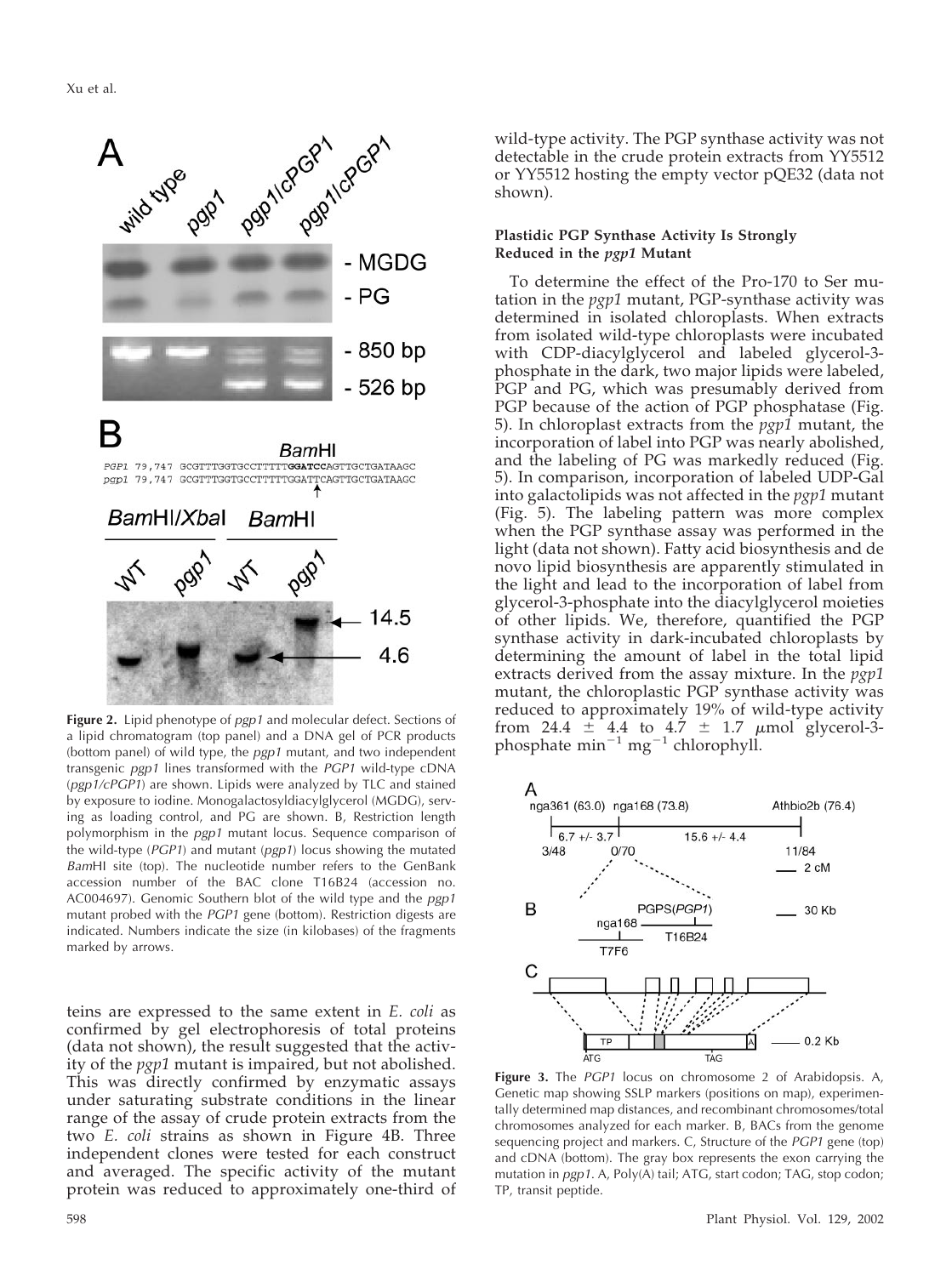Arab-pgp1 Arab-PGP1 Arab-PGP2 Arab-PGP3  $E.$  $coli$ Rhodobacter sph. Bacillus sub. Synechocystis

# B

SAFGAFLDSVADKLMVAATLILLCTK SAFGAFLDPVADKLMVAATLILLCTK SEFGAFLDPVADKLMVAATLILLCTK SVVGSYLDPLADKVLIGCVAVAMVQK -RFGAFLDPVADKVLVAIAMVLVTEH SKFGAMLDPIADKAMVVIALVIITGY TNFGKFLDPLADKLLVSAALIILVOF ---GKFLDPLVDKLLVLAPLLILLTW



**Figure 4.** Active site mutation of PGP synthase in the *pgp1* mutant. A, Alignment of different Arabidopsis *PGP1* paralogs (*PGP2* and *PGP3*) and bacterial PGP synthase orthologs. GenBank accession numbers (Arabidopsis gene numbers) for the respective protein sequences are: *Arab-PGP1*, AAC28995 (At2g3920); *Arab-PGP2*, CAB82698 (At3g55030); *Arab-PGP3*, CAB80852 (At4g04870); *E. coli*, P06978; *Rhodobacter sphaeroides*, AAC44003; *Bacillus subtilis*, I39950; and *Synechocystis* sp., S76208. The arrow indicates the Pro (Pro-170) to Ser change in the *pgp1* mutant. B, Reduced specific activity of the PGP1-Ser-170 mutant protein. Total activity in extracts of the *E. coli* YA5512 PGP synthase-deficient mutant expressing wild-type *PGP1* cDNA (squares) or mutant *pgp1* cDNA (circles) was determined. The two graphs represent single representative experiments. Equal amounts of protein were used. In addition, the mean specific activity  $(\pm s)$  for three independent PCR constructs is provided. The PGP synthase activities in YA5512 and YA5512 containing pQE32 were not detectable.

### **Photosynthesis Is Impaired in the** *pgp1* **Mutant**

Although the loss of total PG in leaves of the *pgp1* mutant does not exceed 30%, the growth of the mutant was reduced, and the mutant plants appeared pale green consistent with an impairment in photosynthesis (Fig. 1). This initial observation was confirmed by quantification of the pigment content of fully expanded leaves (Table II). Chlorophyll *a* and *b* as well as carotenoid amounts were reduced in the mutant/and the ratio of chlorophyll *a/b* was increased. This result points to an alteration in the structure of the photosynthetic apparatus in the mutant and explains the pale green color of *pgp1* leaves. To investigate the functionality of the photosynthetic apparatus in the *pgp1* mutant, we used noninvasive chlorophyll fluorescence measurements. This technology is well established and was successfully used to investigate photosynthetic competency and light utilization of other Arabidopsis lipid mutants (Härtel et al., 1997, 1998a, 1998b). Measurements under steady-state conditions at a photosynthetic photon fluence density comparable with that used for the growth of the plants revealed a marked decrease in the quantum yield of linear electron transport through PSII ( $\Phi_{PSII}$ ) and in the efficiency of open PSII units  $(F_v'/F_m')$ ; Table II). A small (approximately 6%) but significant decrease in the maximum photochemical efficiency of PSII  $(F_v/F_m)$  was observed for the mutant after a 1-h dark adaptation period. For comparison, the initial *F*v/*F*<sup>m</sup> ratios in the *ats1*(*act1*) and *pho1* mutant were  $0.79 \pm 0.01$  and  $0.78 \pm 0.02$ , respectively. Taken together, these alterations in the pigment composition and photosynthetic light energy utilization in the *pgp1* mutant underline the importance of PG for the proper structure and function of photosynthetic membranes in seed plants.



**Figure 5.** Chloroplastic PGP synthase and galactolipid biosynthetic activities in wild type and *pgp1* mutant. Isolated and ruptured chloroplasts were either incubated with labeled glycerol-3-phosphate (Gro-3-P) and CDP-diacylglycerol (PGP synthase assay, left two lanes) or with labeled UDP-Gal (galactolipid biosynthesis, right two lanes). An autoradiograph of a thin layer chromatogram of labeled lipid extracts is shown. Identified lipids were digalactosyldiacylglycerol (DGDG), monogalactosyldiacylglycerol (MGDG), phosphatidylglycerol (PG), and phosphatidylglycerolphosphate (PGP).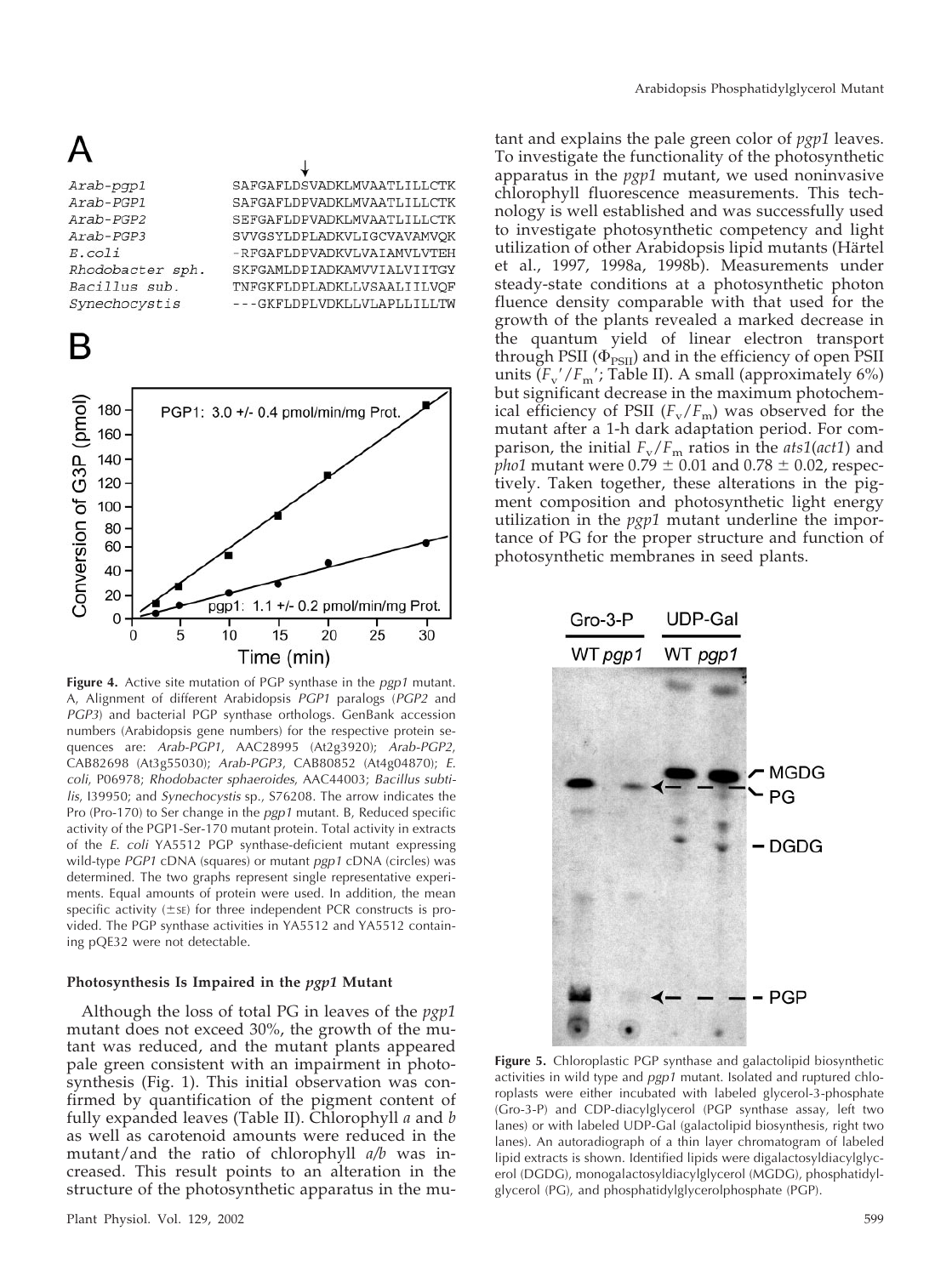|                                                                     |  |  | <b>Table II.</b> Pigment content (mg $g^{-1}$ fresh wt <sup>a</sup> and chlorophyll fluo- |  |
|---------------------------------------------------------------------|--|--|-------------------------------------------------------------------------------------------|--|
| rescence <sup>b</sup> of wild-type and mutant fully expanded leaves |  |  |                                                                                           |  |

|                        | <b>WT</b>       | pgp1            |
|------------------------|-----------------|-----------------|
| Chlorophyll a          | $1.48 \pm 0.08$ | $1.17 \pm 0.11$ |
| Chlorophyll b          | $0.49 \pm 0.03$ | $0.36 \pm 0.03$ |
| Chlorophyll $a+b$      | $1.97 \pm 0.11$ | $1.55 \pm 0.14$ |
| Chlorophyll a/b        | $3.01 \pm 0.02$ | $3.29 \pm 0.07$ |
| Carotenoids            | $0.25 \pm 0.02$ | $0.19 \pm 0.02$ |
| Chlorophyll/carotenoid | $7.77 \pm 0.26$ | $7.99 \pm 0.27$ |
| $F_v/F_m$ (n = 25)     | $0.79 \pm 0.02$ | $0.74 \pm 0.01$ |
| $\phi_{PSII}$ (n = 10) | $0.55 \pm 0.01$ | $0.49 \pm 0.01$ |
| $F_{v}/F_{m}$ (n = 10) | $0.69 \pm 0.01$ | $0.60 \pm 0.01$ |

<sup>a</sup> Samples were taken from fully expanded leaves of 25 to 30-d-old plants harvested after 8 h of light exposure. Plants were grown under a 16-h-light/8-h-dark regime at a PPFD of 75  $\mu$ mol m<sup>-2</sup> s<sup>-1</sup> in soil. Pigment values represent means ( $\pm$ s $\varepsilon$ ) of six independent determinations. <sup>b</sup>Data were acquired at a PPFD of 75  $\mu$ mol m<sup>-2</sup> s<sup>-2</sup>.

### **DISCUSSION**

The majority of PG in green plant tissues is localized in the chloroplasts, and the biosynthesis of PG in green plants has been studied in greatest detail using intact or broken chloroplasts from pea (*Pisum sativum*) leaves (Andrews and Mudd, 1986). Based on pulse-chase labeling experiments, it was proposed that PG biosynthesis proceeds in chloroplasts as worked out for bacteria and yeast (*Saccharomyces cerevisiae*). First, CDP-diacylglycerol is formed from CTP and phosphatidic acid through the action of CDP-diacylglycerol synthase (EC 3.1.3.4). Plant cDNAs encoding this enzyme have been recently identified and expressed in *E. coli* (Kopka et al., 1997). Although this reaction is required for PG biosynthesis, it is not specific for this process, because CDPdiacylglycerol also serves as precursor in the biosynthesis of other phospholipids (Kinney, 1993). The second step of PG biosynthesis involves the transfer of glycerol-3-phosphate onto CDP-diacylglycerol giving rise to PGP and CMP. This reaction is catalyzed by PGP synthase (EC 2.7.8.5). Third, PGP is hydrolyzed to PG and inorganic phosphate by PGP phosphatase (EC 3.1.3.27). Although the latter two reactions had been observed in pea chloroplasts (Andrews and Mudd, 1986), no further biochemical analysis of the respective proteins has been performed. A mutant deficient in one of the two enzymes involved in plastidic PG biosynthesis would serve at least two purposes. First, it would permit the study of PG function in plastid membranes, and second, it would provide experimental evidence that the pathway described above indeed represents the major route of PG biosynthesis in plastids. Based on our analysis, *pgp1* is just such a mutant, because it severely affects plastidic PGP synthase activity. The experimental evidence for this conclusion can be summarized as follows: first, *pgp1* maps within 1 centimorgan of BAC T16B24.7 annotated as chloroplast-targeted PGP synthase; second, complementation analysis employing a PGP synthase-deficient *E. coli* mutant confirmed the gene product of BAC locus T16B24.7 is indeed a PGP synthase; third, introduction of wildtype cDNA corresponding to T16B24.7 into the mutant background rescued lipid and morphological phenotypes; fourth, a mutation in the third exon of T16B24.7 in *pgp1* gives rise to an RFLP at the DNA level, and at the protein level to a Pro-170 to Ser substitution in a highly conserved motif characteristic for CDP-alcohol phosphotransferase; and fifth, PGP synthase activity in isolated chloroplasts of *pgp1* is markedly reduced, consistent with the other findings. Taken together, these observation provided an unambiguous logical link between the molecular defect and the biochemical phenotype in *pgp1*, as well as a firm gene-product relationship between T16B24.7 and the encoded PGP synthase.

Although the Pro-170 to Ser mutation in *pgp1* affects a highly conserved Pro in the active site (Williams and McMaster, 1998), the activity of the recombinant mutant protein was only reduced by approximately two-thirds. Thus, the mutation in *pgp1* is "leaky." Although the relative amount of PG was only reduced by 30% in the *pgp1* mutant, this biochemical defect led to a visible phenotype. More detailed analysis revealed that pigment composition and photosynthetic light utilization are affected in this mutant, thereby explaining the slow growth and the pale green appearance of *pgp1*. Chlorophyll *b* is exclusively located in the light-harvesting pigmentprotein complexes of PSII and PSI. Therefore, a decrease of total chlorophyll content associated with an increase in the chlorophyll *a/b* ratios in the *pgp1* mutant (Table II) indicates both a decrease in the total number of photosystems and a stronger decline in light-harvesting antenna complexes relative to the chlorophyll *a*-containing reaction center/core complexes. Chlorophyll fluorescence measurements on intact leaves revealed that the chlorophyll loss was associated with a decline in the quantum efficiency of PSII photochemistry. In particular,  $\Phi_{PSII}$  and  $F_v'/F_m'$ were markedly reduced in the mutant. Taken together, the chlorophyll fluorescence and pigment data for the *pgp1* mutant most likely reflect the importance of PG in photosynthesis of seed plants. This is consistent with previous observations on cyanobacterial mutants that are deficient in PG biosynthesis (Hagio et al., 2000; Sato et al., 2000). These cyanobacterial mutants have an absolute requirement for PG supplementation in their medium, and deficiencies in photosynthetic competence correlate in severity with the amount of PG in cell membranes, which can be manipulated in this system through external supply. What is surprising about the *pgp1* mutant in comparison with *ats1*(*act1*) is the fact that in the latter the mutant ion does not show a striking effect on growth and a less severe effect on photosynthesis in spite of a similar reduction in overall PG content (Kunst et al., 1988). Although we currently do not know the basis for this difference, we expect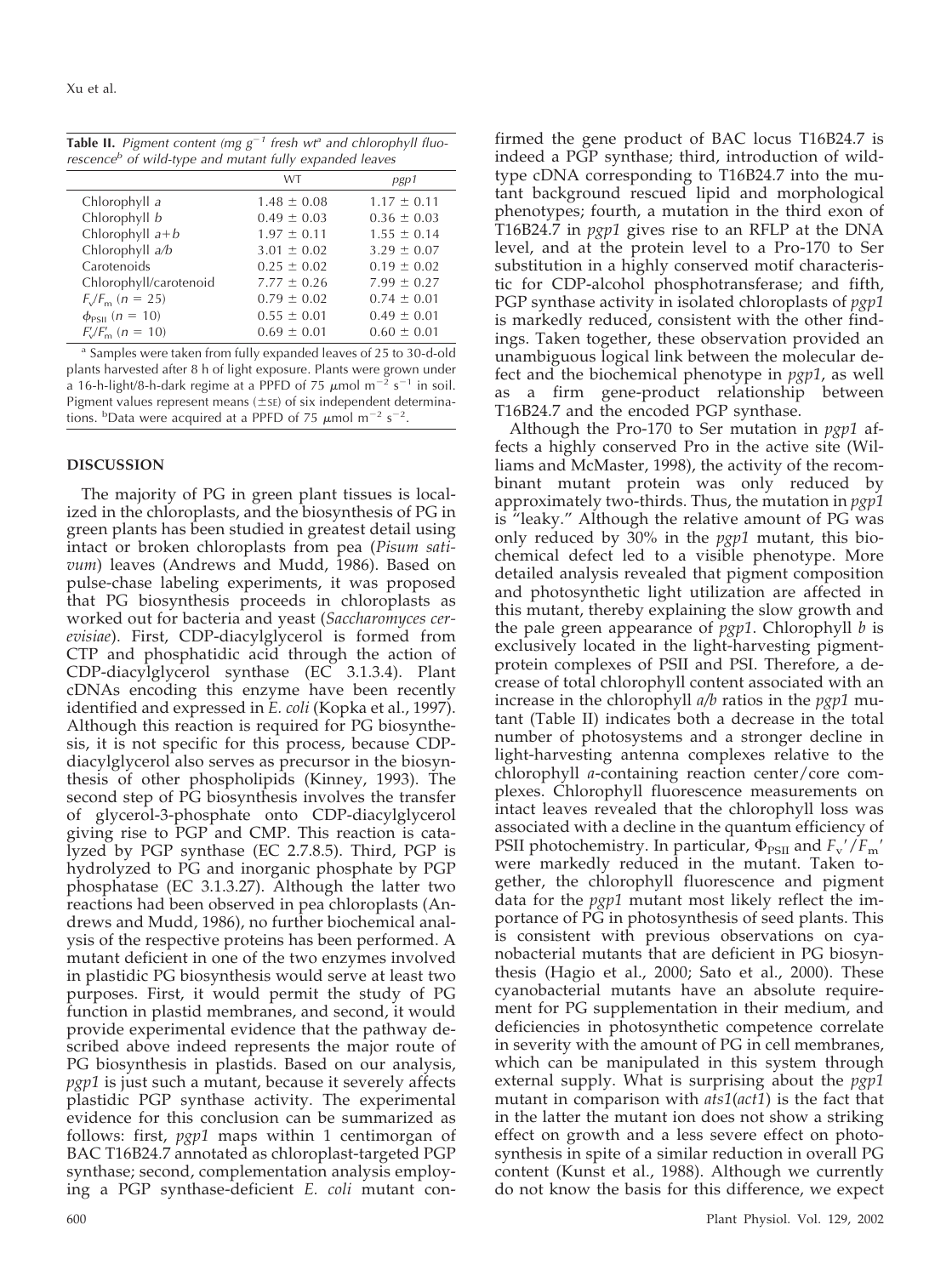that the detailed analysis of the *pgp1* mutant and a future reexamination of the *ats1*(*act1*) mutant may provide clues toward a deeper understanding of PG biosynthesis and function in plant chloroplasts.

While this work was under review, Müller and Frentzen (2001) published the expression of the *PGP1* cDNA in yeast and demonstrated a mitochondrial localization of the enzyme in this heterologous system. Although the data presented here clearly show that PGP1 is the major chloroplastic isoform of PGP synthase, we currently cannot rule out that PGP1 is also associated with mitochondria in Arabidopsis cells.

### **MATERIALS AND METHODS**

### **Plant Material**

Surface-sterilized seeds of Arabidopsis (ecotype Col-2 or Landsberg *erecta* [L*er*]*-*0) mutant, the *pgp1* mutant that had been back-crossed multiple times, *ats1*(*act1*) mutant (Kunst et al., 1988), and *pho1* mutant (Poirier et al., 1991) were germinated on 0.8% (w/v) agar-solidified Murashige and Skoog (1962) medium supplemented with  $1\%$  (w/v) Suc. The seedlings were kept on agar for 10 d before the transfer to pots containing a standard soil mixture (equal parts of Bacto Soil [Michigan Peat Company, Houston], medium vermiculite, and perlite) drenched with one-half-strength Arabidopsis nutrient solution (Estelle and Somerville, 1987). Plants were grown in growth chambers (AR-75L, Percival Scientific Inc., Boone, IA) under light of a photosynthetic photon flux density (400–700 nm) of 75  $\mu$ mol m<sup>-2</sup>  $s^{-1}$ . A 14-h light/10-h dark regime was applied. The day/ night temperature was controlled at 23°C/18°C.

#### **Genetic and Molecular Procedures**

The *pgp1* mutant was isolated by TLC of lipid extracts of individual  $M<sub>2</sub>$  plants as previously described for the isolation of the *dgd1* mutant (Dörmann et al., 1995). The *pgp1* mutant locus was mapped in a small  $F_2$  population (42 homozygous *pgp1* plants) derived from a cross of *pgp1* (Col-2) to a standard L*er* (L*er*-0) line employing single sequence polymorphic markers evenly spaced on the Arabidopsis genome map (http://www.Arabidopsis.org) under conditions described by Bell and Ecker (1994). At least four markers per chromosome were tested. Standard sequence searching tools (Altschul et al., 1990) were used at the National Center for Biological Information Web site (http://www.ncbi.nlm.nih.gov) to identify putative PGP synthase genes in the Arabidopsis genomic sequence (The Arabidopsis Genome Initiative, 2001). References to the respective DNA and amino acid sequences are provided as GenBank accession numbers throughout the text. New sequences were obtained at the Michigan State University Genomics Facility by automated sequencing.

For Southern-blot analysis, Arabidopsis DNA was extracted from 4-week-old plants (Rogers and Bendich, 1994). The digested DNA was separated on a  $1\%$  (w/v) agarose gel and transferred onto a Hybond  $N^+$  membrane (Amersham Pharmacia Biotech, Piscataway, NJ). Blots were hybridized at 65°C in standard hybridization solution (250 mm sodium phosphate buffer, 7% [w/v] SDS, 1 mm EDTA,  $1\%$  [w/v] bovine serum albumin, and 10 mg mL<sup>-1</sup> autoclaved herring sperm DNA). Blots were repeatedly washed for 15 min in  $2 \times$  SSC and 0.1% (w/v) SDS.

### **Cloning of the Mutant and Wild-Type cDNAs and Expression in** *Escherichia coli*

The *PGP1* cDNA was amplified in three steps from an Arabidopsis  $\lambda$ gt11 cDNA library derived from leaves. An internal fragment of the Arabidopsis *PGP1* cDNA was amplified by PCR using the primers 5'-CGCTGCAGGT-CTGGCTTCGTTAAT-3' and 5'-CGCTGCAGCTACTTCA-TTAGTACTTT-3'. The 5'-terminal region of the cDNA was obtained by the 5-RACE method (5-Full RACE Core Set, TaKaRa, Shiga, Japan) and the 3'-terminal region by amplification using an internal primer and oligo(dT). The amplified cDNAs were subcloned into pCR2.1 (Original TA Cloning Kit, Invitrogen, Carlsbad, CA), and their nucleotide sequences were determined. The sequence fragments were combined using appropriate restriction sites to obtain the full-length cDNA as deposited in GenBank (accession no. AB048535).

The *E. coli* mutant YA5512 defective in PGP synthase (Asai et al., 1989; Usui et al., 1994) was provided by K. Matsumoto (Saitama University, Japan). A region of the Arabidopsis *PGP1* cDNA encoding the presumed mature form of PGP synthase (first 93 amino acids removed) was amplified by PCR using the primers 5-AAGGTACCC-TTCACCGCCTCCGT-3 and 5-AACTGCAGCTACTTCA-TTAGTACTTTCCA-3. The corresponding *pgp1* mutant sequence was cloned by RT-PCR using the same set of primers. For this purpose, total leaf RNA was isolated from approximately 20-d-old plants according to the method by Logemann et al. (1987).  $Poly(A^+)$  mRNA was purified using an oligotex kit from Qiagen (Valencia, CA) according to the instructions. RT-PCR reactions were performed using the Omniscript RT-PCR system from Qiagen. The PCR product was cloned into the ligation-ready vector pPCR-Script Amp SK<sup>+</sup> (Stratagene, La Jolla, CA). The presence of the C to T mutation in *pgp1* cDNA was confirmed by DNA sequencing. The amplified DNA fragments from the wild type and the mutant were digested with *Kpn*I and *Pst*I and ligated into the *Kpn*I and *Pst*I sites of the expression vector pQE32 from Qiagen. The resulting plasmids expressing the wild type (pQE32-*PGP1*) and mutated protein (pQE32 *pgp1*) were used to transform *E. coli* YA5512. The constructs were confirmed by sequencing. YA5512 was also transformed with the vector pQE32 for control purposes. The transformants were grown at 37°C in Luria-Bertani medium supplemented with 100  $\mu$ g mL<sup>-1</sup> ampicillin. A 3-mL overnight culture was centrifuged, and the cells were washed and resuspended in 10 mL of the same medium with antibiotic. The culture was incubated at 37°C for 3 h, isopropyl-1-thio- $\beta$ -galactoside was added to a final concentration of 0.4 mm, and the culture was further incubated for 3 h at 37°C. Cells were collected by centrifugation (10 min,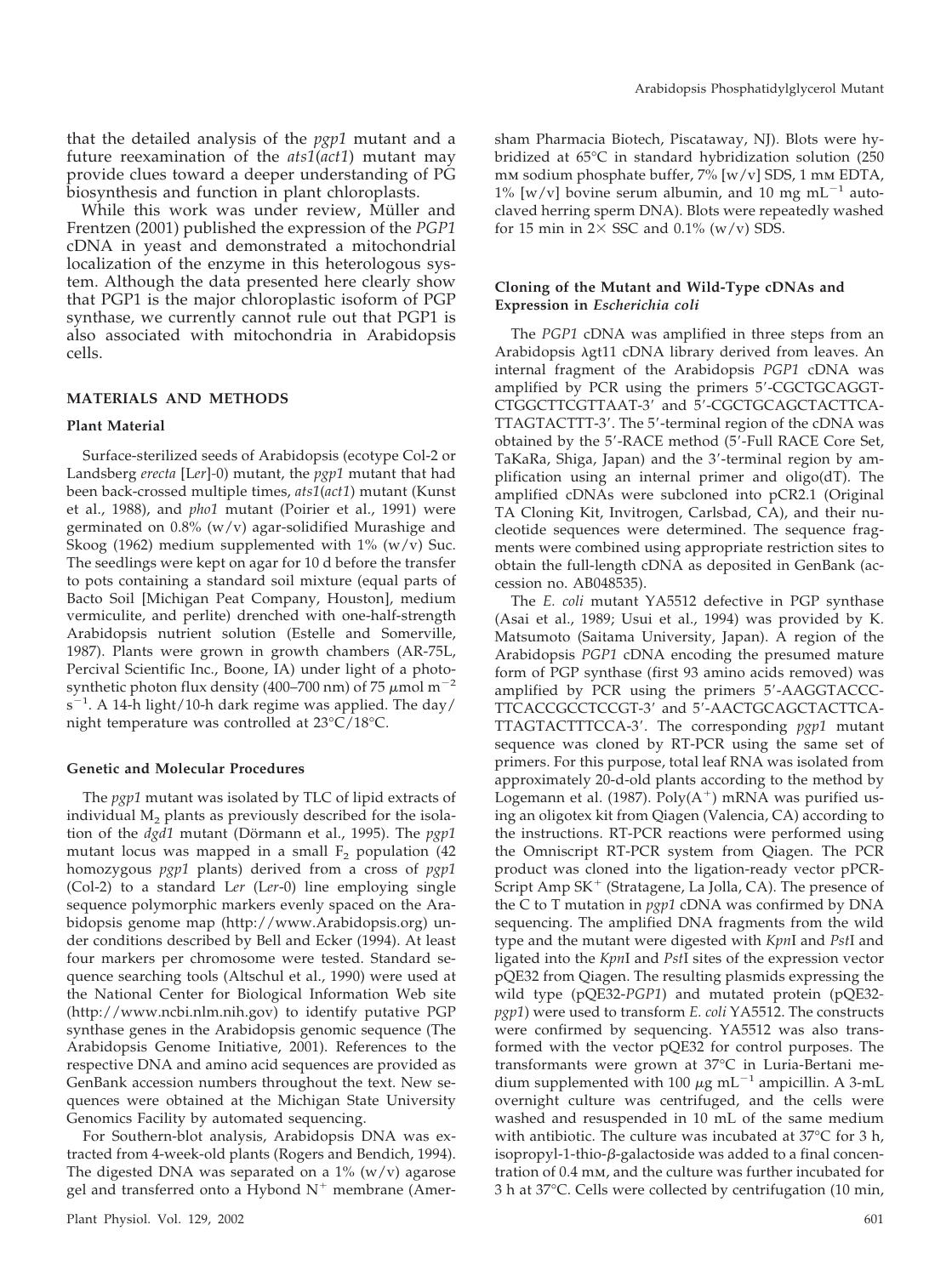5,000*g*). The resulting cell pellet was resuspended in 50 mm Tris, pH 7.2, and 20% (v/v) glycerol and stored at  $-80^{\circ}$ C. For enzyme assays, the cells were disrupted by one freeze/ thaw cycle and ultrasonification (three times for 20 s). The sonicated suspension was centrifuged at 15,000*g*, and the supernatant (cell-free extract) was used for the assay of PGP synthase activity as described below.

### **Complementation Analysis**

The full-length coding sequence of wild-type PGP synthase was amplified by RT-PCR using the primer 5-AAGGTACCATGCTCAGATCCGGTCTGGCT-3 and 5'-AACTGCAGCTACTTCATTAGTACTTTCCA-3' as described above for the *pgp1* mutant sequence. This fragment was ligated into the Stratagene pPCR-Script Amp  $SK<sup>+</sup>$  vector, and the nucleotide sequence was determined. The insert was excised, with *Kpn*I taking advantage of the site in the vector and in one of the primers, and was subsequently cloned into the respective site of the binary vector pBINAR-Hyg (Dörmann and Benning, 1998). Arabidopsis *pgp1* (Col-2) plants were transformed in planta (Bechtold and Pelletier, 1998). Transformants were selected on agar-solidified Murashige and Skoog medium containing  $1\%$  (w/v) Suc and 70  $\mu$ g mL<sup>-1</sup> hygromycin B. The lipid phenotype was determined by thin layer chromatographic analysis of lipid extracts (see below). The presence of the transgene construct was confirmed by PCR using the primers 5'-AAGGTACCATGCTCAGATC-CGGTCTGGCT-3' and 5'-ACCATAAGCTTATCAGC-AACTGGATTCAA-3.

### **Lipid Analysis**

Rosette leaves were immediately frozen in liquid nitrogen upon harvesting, and lipids were extracted as previously described (Dörmann et al., 1995). Bacterial cells were extracted as described by Benning and Somerville (1992). Lipid extracts were analyzed on activated ammonium sulfate-impregnated silica gel TLC plates using a solvent system of acetone:toluene:water  $(91:30:7, v/v)$ . Lipids were visualized with iodine vapor and identified by cochromatography with lipid extracts of known composition. For quantitative analysis, individual lipids were isolated from TLC plates and used to prepare fatty acid methyl esters. The methyl esters were quantified by GLC using myristic acid as the internal standard (Rossak et al., 1997).

### **Chloroplast Isolation and PGP Synthase Assay**

Chloroplasts were isolated according to Joy and Mills (1987) from 4-week-old Arabidopsis plants grown on agarsolidified Murashige and Skoog medium supplied with 1%  $(w/v)$  Suc. The equivalent of 5 g of rosette leaves was typically used in a single preparation. The chloroplast PGP synthase activity was measured by the incorporation of radiolabled glycerol-3-phosphate into the chloroformsoluble product PGP according to Mudd and coworkers (1987). The reaction mixture contained 25 mm HEPES (pH

7.3), 2 mm  $MgCl<sub>2</sub>$ , 0.1 mm CDP-diacylglycerol, 0.5 mm [<sup>14</sup>C]DL-glycerol 3-phosphate (1  $\mu$ Ci 150 nmol<sup>-1</sup>), 0.05%  $(v/v)$  Triton X-100, and chloroplast suspension equivalent to 150  $\mu$ g of chlorophyll in a final volume of 150  $\mu$ L. The reaction mixture for the determination of galactolipid synthase activities in isolated chloroplasts contained the same buffer except that 0.5  $\mu$ Ci of UDP-[<sup>14</sup>C] Gal (325 mCi mmol<sup>-1</sup>; Amersham) was added instead of CDPdiacylglycerol and labeled glycerol-3-phosphate. Furthermore, this assay was performed in a total volume of 120  $\mu$ L containing chloroplasts equivalent to  $150 \mu g$  of chlorophyll. The incubations were performed at 27°C for 60 min and were terminated by the addition of 0.5 mL of 0.1 m HCl in methanol. The lipids were extracted with 2 mL of chloroform and 3 mL of 1 M MgCl<sub>2</sub>. The chloroform phase was evaporated under a stream of nitrogen and then redissolved in  $0.2$  mL of chloroform. A  $25-\mu L$  aliquot was taken for the determination of radioactivity by scintillation counting. The remainder was used for lipid analysis by TLC as described above.

### **Chlorophyll Fluorescence Measurements and Pigment Analysis**

In vivo room temperature chlorophyll fluorescence was monitored with plants, which were dark adapted for 1 h as described (Härtel et al., 1998c). The fluorescence parameters used in this study are as previously defined (Genty et al., 1989; van Kooten and Snel, 1990). Pigments were determined as described by Lichtenthaler (1987).

Received January 12, 2002; returned for revision February 8, 2002; accepted February 19, 2002.

### **LITERATURE CITED**

- **Altschul SF, Gish W, Miller W, Myers EW, Lipman DJ** (1990) Basic local alignment search tool. J Mol Biol **215:** 403–410
- **Andrews J, Mudd JB** (1986) Phosphatidylglycerol synthesis in pea chloroplasts. Plant Physiol **79:** 259–265
- **The Arabidopsis Genome Initiative** (2001) Analysis of the genome sequence of the flowering plant *Arabidopsis thaliana*. Nature **408:** 796–815
- **Asai Y, Katayose Y, Hikita C, Ohta A, Shibuya I** (1989) Suppression of the lethal effect of acidic-phospholipid deficiency by defective formation of the major outer membrane lipoprotein in *Escherichia coli*. J Bacteriol **171:** 6867–6869
- **Bechtold N, Pelletier G** (1998) *In planta Agrobacterium*mediated transformation of adult *Arabidopsis thaliana* plants by vacuum infiltration. *In* J Salinas, JM Martinez-Zapater, eds, *Arabidopsis* Protocols, Methods in Molecular Biology, Vol 82. Humana Press, Totowa, NJ, pp 259–266
- **Bell CJ, Ecker JR** (1994) Assignment of 30 microsatellite loci to the linkage map of Arabidopsis. Genomics **19:** 137–144
- **Benning C, Somerville CR** (1992) Isolation and genetic complementation of a sulfolipid-deficient mutant of *Rhodobacter sphaeroides*. J Bacteriol **174:** 2352–2360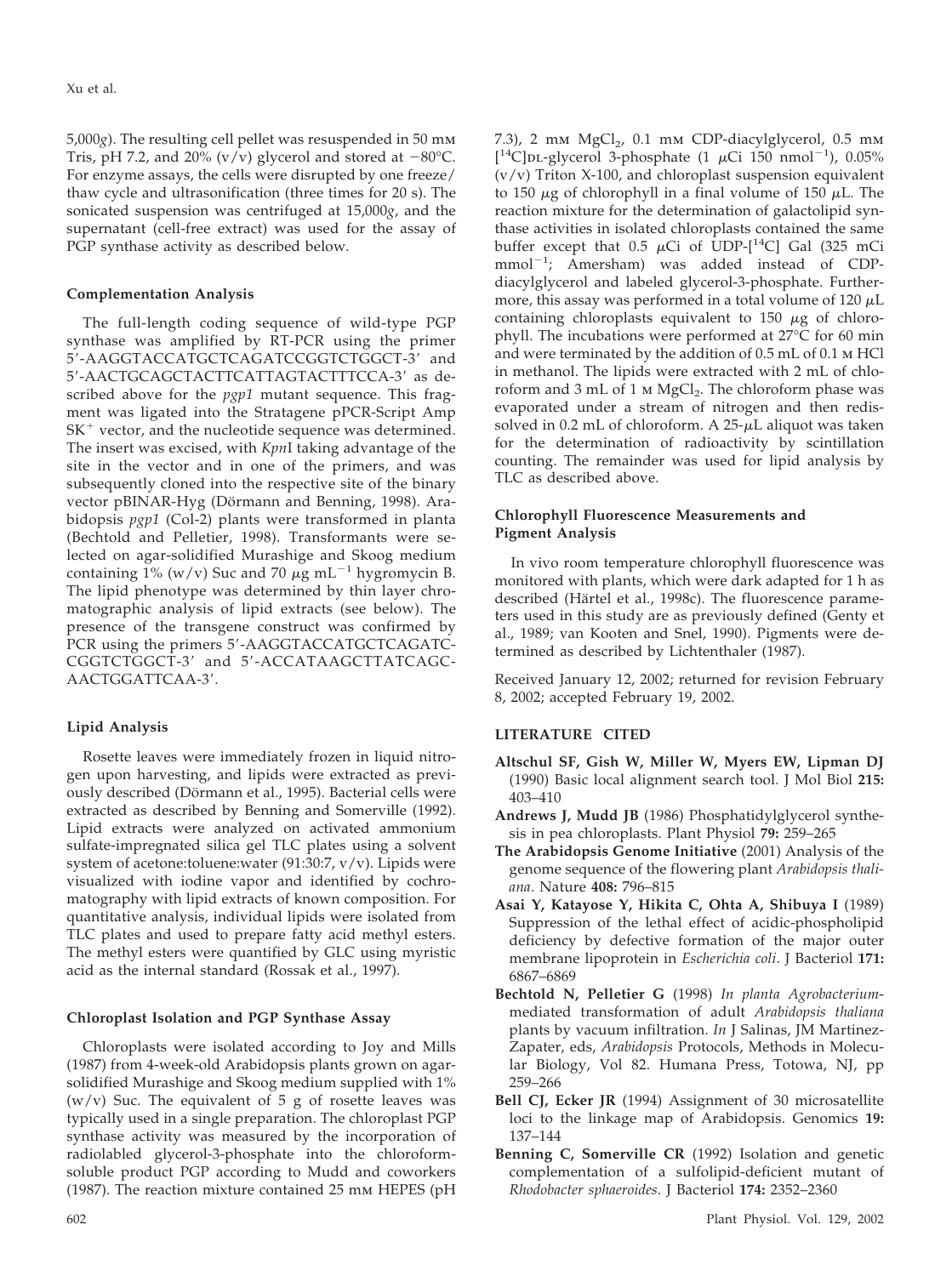- **Browse J, Somerville C** (1991) Glycerolipid biosynthesis: biochemistry and regulation. Annu Rev Plant Physiol Plant Mol Biol **42:** 467–506
- **Browse J, Warwick N, Somerville CR, Slack CR** (1986) Fluxes through the prokaryotic and eukaryotic pathways of lipid synthesis in the "16:3" plant *Arabidopsis thaliana*. Biochem J **235:** 25–31
- **Dörmann P, Benning C** (1998) The role of UDP-glucose epimerase in carbohydrate metabolism of *Arabidopsis*. Plant J **13:** 641–652
- Dörmann P, Hoffmann-Benning S, Balbo I, Benning C (1995) Isolation and characterization of an Arabidopsis mutant deficient in the thylakoid lipid digalactosyl diacylglycerol. Plant Cell **7:** 1801–1810
- **Emanuelsson O, Nielsen H, Brunak S, von Heijne G** (2000) Predicting subcellular localization of proteins based on their N-terminal amino acid sequence. J Mol Biol **300:** 1005–1016
- Essigmann B, Güler S, Narang RA, Linke D, Benning C (1998) Phosphate availability affects the thylakoid lipid composition and the expression of *SQD1*, a gene required for sulfolipid biosynthesis in *Arabidopsis thaliana*. Proc Natl Acad Sci USA **95:** 1950–1955
- **Estelle MA, Somerville C** (1987) Auxin-resistant mutants of *Arabidopsis thaliana* with an altered morphology. Mol Gen Genet **206:** 200–206
- **Genty B, Briantais JM, Baker NR** (1989) The relationship between the quantum yield of photosynthetic electron transport and quenching of chlorophyll fluorescence. Biochem Biophys Acta **990:** 87–92
- **Hagio M, Gombos Z, Varkonyi Z, Masamoto K, Sato N, Tsuzuki M, Wada H** (2000) Direct evidence for requirement of phosphatidylglycerol in photosystem II of photosynthesis. Plant Physiol **124:** 795–804
- Härtel H, Essigmann B, Lokstein H, Hoffmann-Benning **S, Peters-Kottig M, Benning C** (1998a) The phospholipid-deficient *pho1* mutant of *Arabidopsis thaliana* is affected in the organization, but not in the light acclimation, of the thylakoid membrane. Biochim Biophys Acta **1415:** 205–218
- Härtel H, Lokstein H, Dörmann P, Grimm B, Benning C (1997) Changes in the composition of the photosynthetic apparatus in the galactolipid-deficient *dgd1* mutant of *Arabidopsis thaliana*. Plant Physiol **115:** 1175–1184
- Härtel H, Lokstein H, Dörmann P, Trethewey RN, Ben**ning C** (1998b) Photosynthetic light utilization and xanthophyll-cycle activity in the galactolipid deficient *dgd1* mutant of *Arabidopsis thaliana*. Plant Physiol Biochem **36:** 407–417
- **Härtel H, Reinhardt I, Grimm B** (1998c) Relationship between energy-dependent fluorescence quenching and xanthophyll-cycle-pigments in transgenic chlorophylldeficient tobacco grown under different light intensities. J Photochem Photobiol B Biol **43:** 136–145
- **Heinz E, Roughan G** (1983) Similarities and differences in lipid metabolism of chloroplasts isolated from 18:3 and 16:3 plants. Plant Physiol **72:** 273–279
- Hobe S, Prytulla S, Kühlbrandt W, Paulsen H (1994) Trimerization and crystallization of reconstituted light-

harvesting chlorophyll a/b complex. EMBO J **13:** 3423–3429

- **Jordan BR, Chow W-S, Baker AJ** (1983) The role of phospholipids in the molecular organisation of pea chloroplast membranes: effect of phospholipid depletion on photosynthetic activity. Biochim Biophys Acta **725:** 77–86
- **Jordan P, Fromme P, Witt HT, Klukas O, Saenger W, Krauss N** (2001) Three-dimensional structure of cyanobacterial photosystem I at 2.5  $\Delta$  resolution. Nature 411: 909–917
- **Joy KW, Mills WR** (1987) Purification of chloroplasts using silica sols. Methods Enzymol **148:** 179–199
- **Kinney AJ** (1993) Phospholipid head groups. *In* TS Moore, ed, Lipid Metabolism in Plants. CRC Press, Boca Raton, FL, pp 259–284
- Kopka J, Ludewig M, Müller-Röber B (1997) Complementary DNAs encoding eukaryotic-type cytidine-5 diphosphate-diacylglycerol synthases of two plant species. Plant Physiol **113:** 997–1002
- **Kruse O, Hankammer B, Konczak C, Gerle C, Morris E, Radunz A, Schmid GH, Barber J** (2000) Phosphatidylglycerol is involved in the dimerization of photosystem II. J Biol Chem **275:** 6509–6514
- **Kühlbrandt W** (1994) Structure and function of the plant light-harvesting complex, LHC-II. Curr Opin Struct Biol **4:** 519–528
- **Kunst L, Browse J, Somerville C** (1988) Altered regulation of lipid biosynthesis in a mutant *Arabidopsis* deficient in chloroplast glycerol-3-phosphate acyltransferase activity. Proc Natl Acad Sci USA **85:** 4143–4147
- **Lichtenthaler HK** (1987) Chlorophylls and carotenoids: pigments of photosynthetic membranes. Methods Enzymol **148:** 350–382
- **Logemann J, Schell J, Willmitzer L** (1987) Improved method for the isolation of RNA from plant tissues. Anal Biochem **163:** 16–20
- **Marechal E, Block MA, Dorne A-J, Joyard J** (1997) Lipid synthesis and metabolism in the plastid envelope. Physiol Plant **100:** 65–77
- **Moore TS** (1982) Phospholipid biosynthesis. Annu Rev Plant Physiol **33:** 235–259
- **Mudd JB, Andrews JE, Sparace SA** (1987) Phosphatidylglycerol synthesis in chloroplast membranes. Methods Enzymol **148:** 338–345
- **Müller F, Frentzen M** (2001) Phosphatidylglycerolphosphate synthases from *Arabidopsis thaliana*. FEBS Lett **509:** 298–302
- **Murashige T, Skoog F** (1962) A revised medium for rapid growth and bioassays with tobacco tissue cultures. Physiol Plant **15:** 473–497
- **Murata N, Fujimura Y, Higashi S** (1990) Glycerolipids in various preparations of photosystem II from spinach chloroplasts. Biochim Biophys Acta **1019:** 261–268
- **Murata N, Ishizaki-Nishizawa O, Higashi S, Hayashi H, Tasaka Y, Nishida I** (1992) Genetically engineered alteration in the chilling sensitivity of plants. Nature **356:** 710–713
- **Murata N, Nishida I** (1987) Lipids of blue-green algae (cyanobacteria). *In* PK Stumpf, ed, The Biochemistry of Plants, Vol 9. Academic Press, New York, pp 315–347